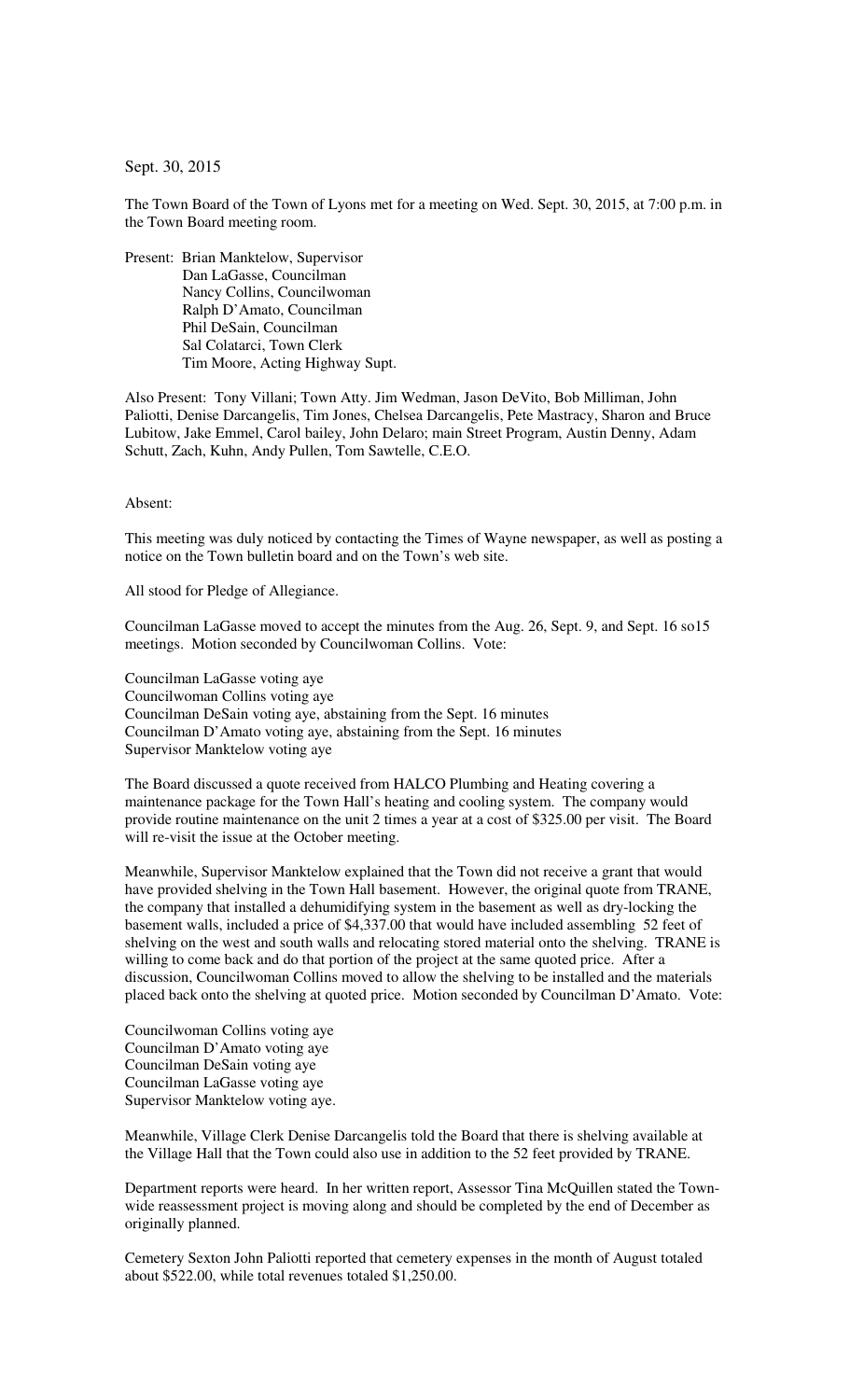Acting Highway Supt. Tim Moore provided a long list of items the Highway Dept. has been doing since the last meeting including helping the Village with several items as well as helping neighboring Towns with various projects. Also, roadside mowing is done for the time being, but may resume after some crops are harvested, and the weather permits. The Town started hauling sand and will have to order salt for the Village as the Village has decided it will only be ordering 200 tons.

Code Enforcement Officer Tom Sawtelle reported that 5 building permits were issued in the Town in August and 6 orders to vacate were also issued. He asked Councilman D'Amato if they could meet in the near future to discuss Village and Town codes. Councilman D'Amato agreed.

The Tentative 2016 Town budget was then presented. Supervisor Manktelow stated that the tentative budget is simply a wish list and now the Board can have budget session to add or delete from it. It was decided that the Board would hold budget sessions every Wed. night in October to finalize a budget that must be adopted in early November. Supervisor Manktelow briefly explained the budget numbers and asked if there were any questions. He said that both he, and Bookkeeper, Diane Kitchen worked hard on this budget with so many unknowns given the dissolution of the Village.

Councilman LaGasse moved to approve payment of general Fund vouchers #364 through #402 totaling \$53,243.95 And Highway Fund vouchers #152 through #164 totaling \$12,768.22 Motion seconded by Councilwoman Collins. Vote:

Councilman LaGasse voting aye Councilwoman Collins voting aye Councilman DeSain voting aye Councilman D'Amato voting aye Supervisor Manktelow voting aye

Supervisor Manktelow said the annual well testing has been completed at the Galen/Lyons landfill and the old barn at the site has been demolished.

Town Attorney Tony Villani told the Board he would like to review the snow and ice contract between the Town and Wayne County prior to giving the Supervisor permission to sign it. The Board agreed.

Main Street program Director Joan Delaro then explained that the main Street program would like to expand what is known as an Historic District in the downtown area of Lyons. However, the Program is not eligible to apply for the grant through the Preservation League of New York State. She asked if the Town could apply on the Main Street programs behalf. The grant would award between 5 and 8 thousand dollars toward the project. She explained that 24 people attended a meeting to hear more about the historic district program.

Town Historian Carol Bailey requested that the Town pay for her to attend a Regional Historian Conference in Seneca Falls on Oct. 17 at a cost of \$25.00. Councilman moved to grant Town approval. Motion seconded by Councilman D'Amato. Vote:

Councilman DeSain voting aye Councilman D'Amato voting aye Councilman LaGasse voting aye Councilwoman Collins voting aye Supervisor Manktelow voting aye

At 8 p.m., Councilman D'Amato moved to go into executive session to discuss pending litigation. Motion seconded by Councilman DeSain. Vote:

Councilman D'Amato voting aye Councilman DeSain voting aye Councilman LaGasse voting aye Councilwoman Collins voting aye Supervisor Manktelow voting aye

At 8:50 p.m., Councilwoman Collins moved to come out of executive session. Motion seconded by Councilman DeSain. Vote:

Councilwoman Collins voting aye